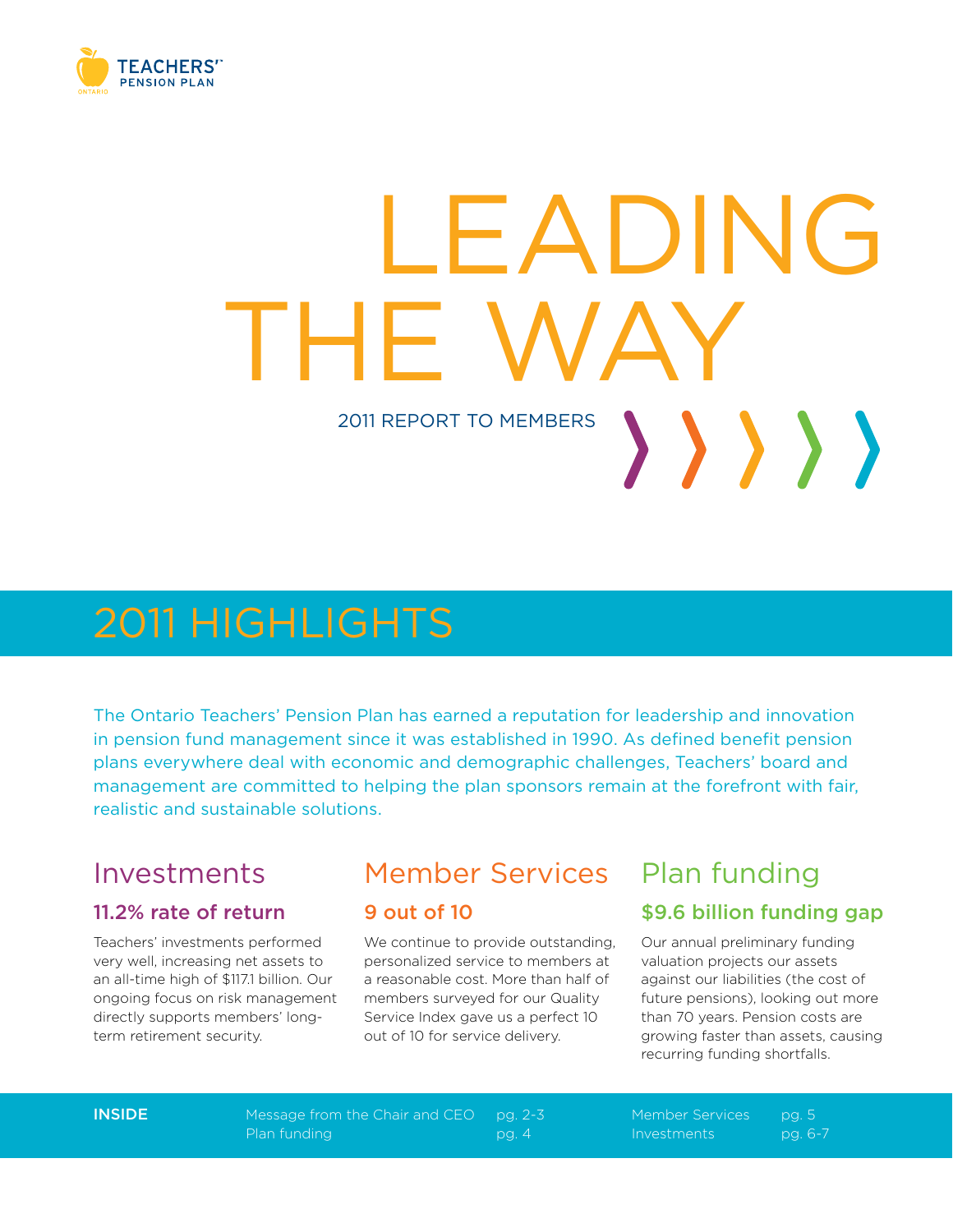## Report to members

A recent independent study determined that our service to members is second to none and our 10-year investment performance has been ranked number one among our international peer funds. The plan's funding challenges continue, however, and changes will be required to keep the plan affordable and viable in the future.

#### Impressive results amid market chaos

The plan's investments earned a strong 11.2% rate of return in 2011, increasing net assets to \$117.1 billion. Taking a longer view, we have earned an average annual return of 8.0% over the last 10 years and 10.0% since 1990.

Investment gains were achieved last year amid difficult market conditions. We were one of the few pension plans globally to deliver this level of performance. We are also pleased to report that our rate of return exceeded the fund's 9.8% composite benchmark, generating \$1.4 billion in value-added returns (the amount by which we exceed our benchmark) – equivalent to the annual value of more than 37,000 pensions. Value-added returns directly reduce funding deficits and support the goal of pension security.

#### Pension services best AMONG PEERS

In addition to investing, we deliver pension services directly to 300,000 working and retired members. We try to improve our service every year and track member satisfaction through regular surveys conducted by a third party. This feedback forms our Quality Service Index (QSI), which measured 9.0 out of 10 last year. Furthermore, an independent survey by CEM Benchmarking Inc. determined that our service was the best among peer pension plans. This is the second time we have earned first place in our group.

> "We have earned an average of 10% since 1990 and have maintained quality service scores in the 9 out of 10 range for many years."

JIM LEECH, MBA, ICD.D President and Chief Executive Officer

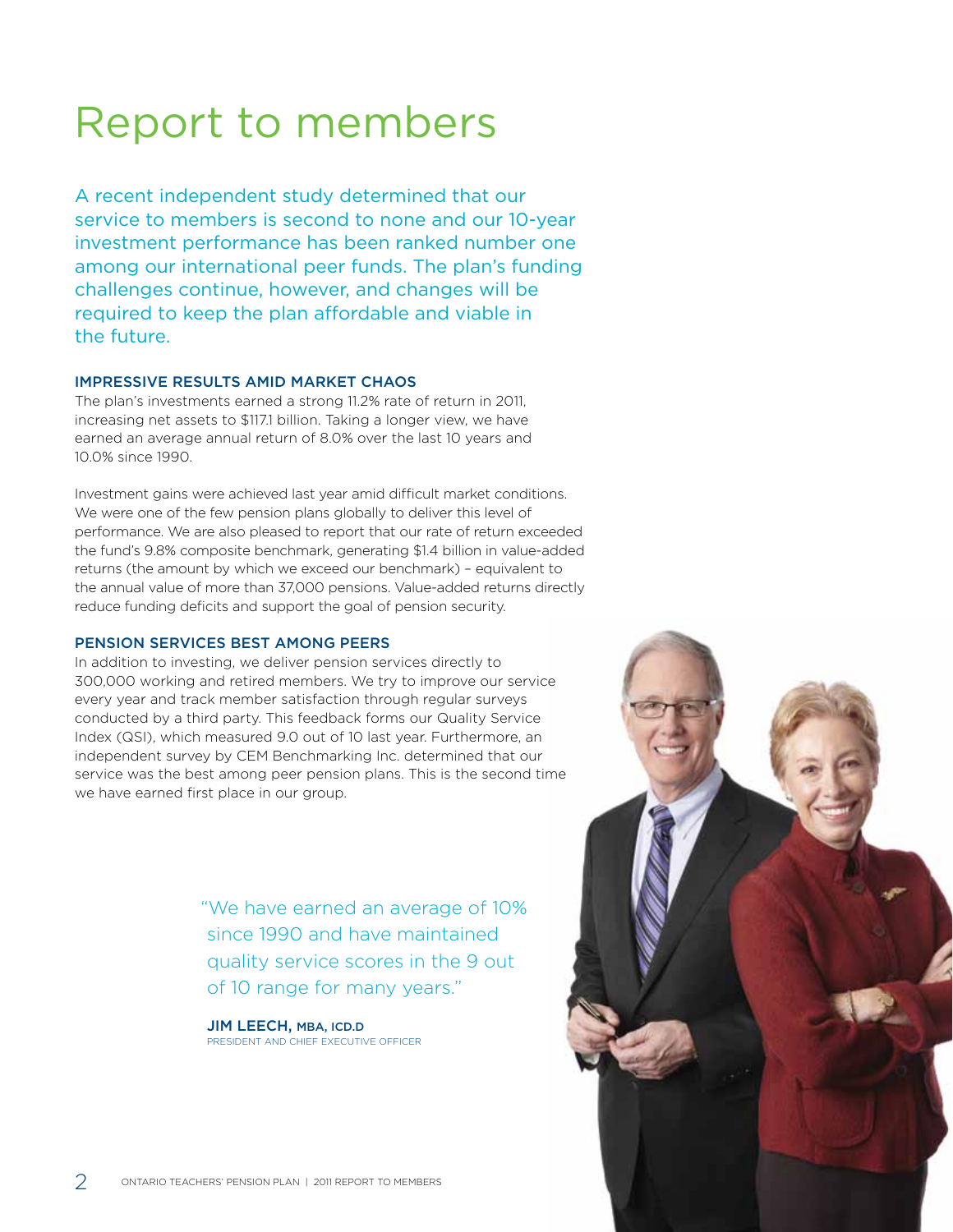preliminary funding valuation



Plan funding shortfalls are recurring due to a combination of demographic and economic factors.

**\***Sponsors filed a funding valuation that brought the fund into balance through contribution, benefit and/or economic assumption changes

#### Plan changes required to meet RECURRING SHORTFALLS

Despite strong investment performance, the plan's preliminary funding valuation showed a \$9.6 billion shortfall between projected liabilities (the cost of future pensions for all members) and projected assets at January 1, 2012. As our members will recall, Ontario Teachers' Federation (OTF) and the Ontario government resolved a shortfall in 2011 but, once again, the plan is in a deficit position.

The pension plan has experienced recurring shortfalls because the cost of future pensions is growing faster than plan assets – and has been for several years. This imbalance is primarily due to increasing life expectancy and low interest rates. We anticipate high pension costs and modest asset growth will result in continued funding challenges unless the plan adapts to the new economic and retirement realities.

"Even with top investment results, the pension plan has recurring shortfalls and must adapt to the new economic and retirement realities."

EILEEN MERCIER, MA, MBA, FICB, F.ICD CHAIR

While Teachers' offers advice to help the plan sponsors – OTF and the Ontario government – as to the implications of the choices they are considering to keep the fund financially sound, ultimately the sponsors will decide which options to consider and adopt.

#### Pension security is our goal

The plan's funding challenges can be overcome. Small adjustments to the plan today will have a big impact many years from now and will keep it healthy for future retirees.

Members should feel reassured that the plan sponsors, with the counsel of Teachers' management and board, are working on your behalf to ensure your pensions will be there for you at a reasonable cost. Teachers' has a history of leading the pension industry, and we will continue to lead the way by seeking a fair and sustainable funding solution.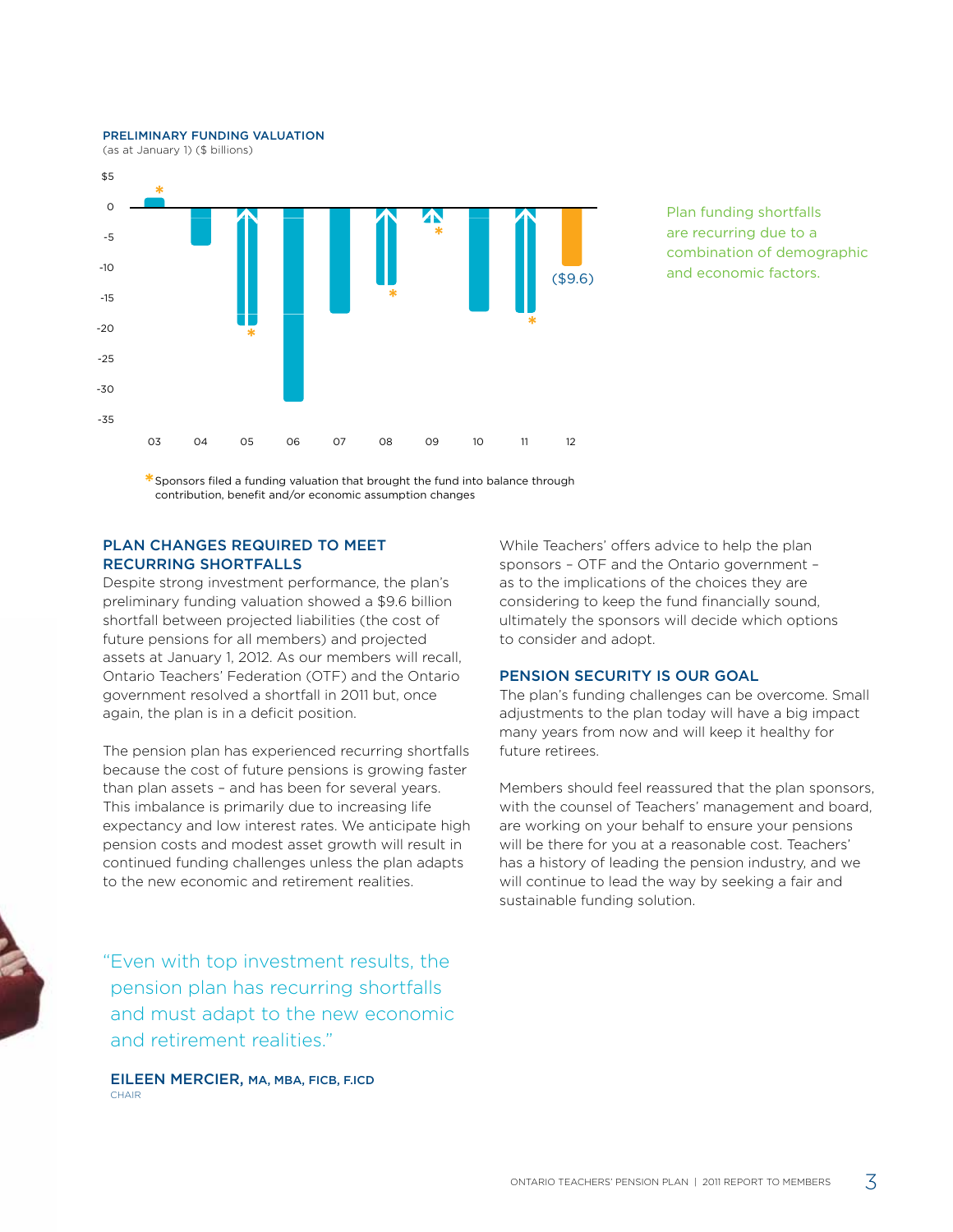## Plan funding

The plan's most recent funding valuation projected a \$9.6 billion preliminary shortfall at January 1, 2012. This shortfall was anticipated and emerged despite strong investment returns and contribution rate and benefit changes announced last year to deal with the previous funding shortfall. Recurring funding shortfalls are primarily due to economic and demographic factors. manny on  $f_{\text{eff}}$ Cramers



Uncertain markets mean we must project modest investment returns



Low real interest rates cause money to grow more slowly, which means the plan needs to set aside more money today for future pensions .<br>IC<br>Ife n<br>e

#### economic demographic demographic demographic demographic demographic demographic demographic demographic demographic demographic demographic demographic demographic demographic demographic demographic demographic demograph



Increased longevity results in many teachers collecting pensions for more years than they worked



Declining ratio of working-to-retired members limits the amount of investment risk that can be taken to earn returns

#### WHAT IS A FUNDING VALUATION?

ns<br>re<br>M ik<br>P<br>D The plan sponsors use funding valuations to determine required contributions and pension benefit levels. It is an independent actuary's assessment of the plan's long-term financial situation (70+ years in the future). Using a number of assumptions, it projects whether the pension plan has sufficient assets to cover the cost of future pension benefits for all current members.

#### preliminary funding valuation

(as at January 1, 2012)



#### WHAT IS BEING DONE TO ADDRESS funding shortfalls?

Last year, the plan sponsors introduced a 1.1% contribution increase phased in over three years, matched by the government and designated employers, and invoked conditional inflation protection for pension credit earned after 2009 to resolve a funding shortfall. The rate of return used to prepare the funding valuation was validated by the Hearing Officer jointly appointed by the sponsors. The next balanced funding valuation is required to be filed with Ontario's pension regulator by 2014.

The plan sponsors have three broad options to resolve funding shortfalls:

- 1. Increase contribution rates
- 2. Reduce inflation protection for the portion of members' credit earned after 2009
- 3. Reduce other future benefits. (The value of pension benefits already earned by retirees and working teachers is protected under current legislation.)

Visit otpp.com and FundingYourPension.com for

more information on the plan's funding challenges.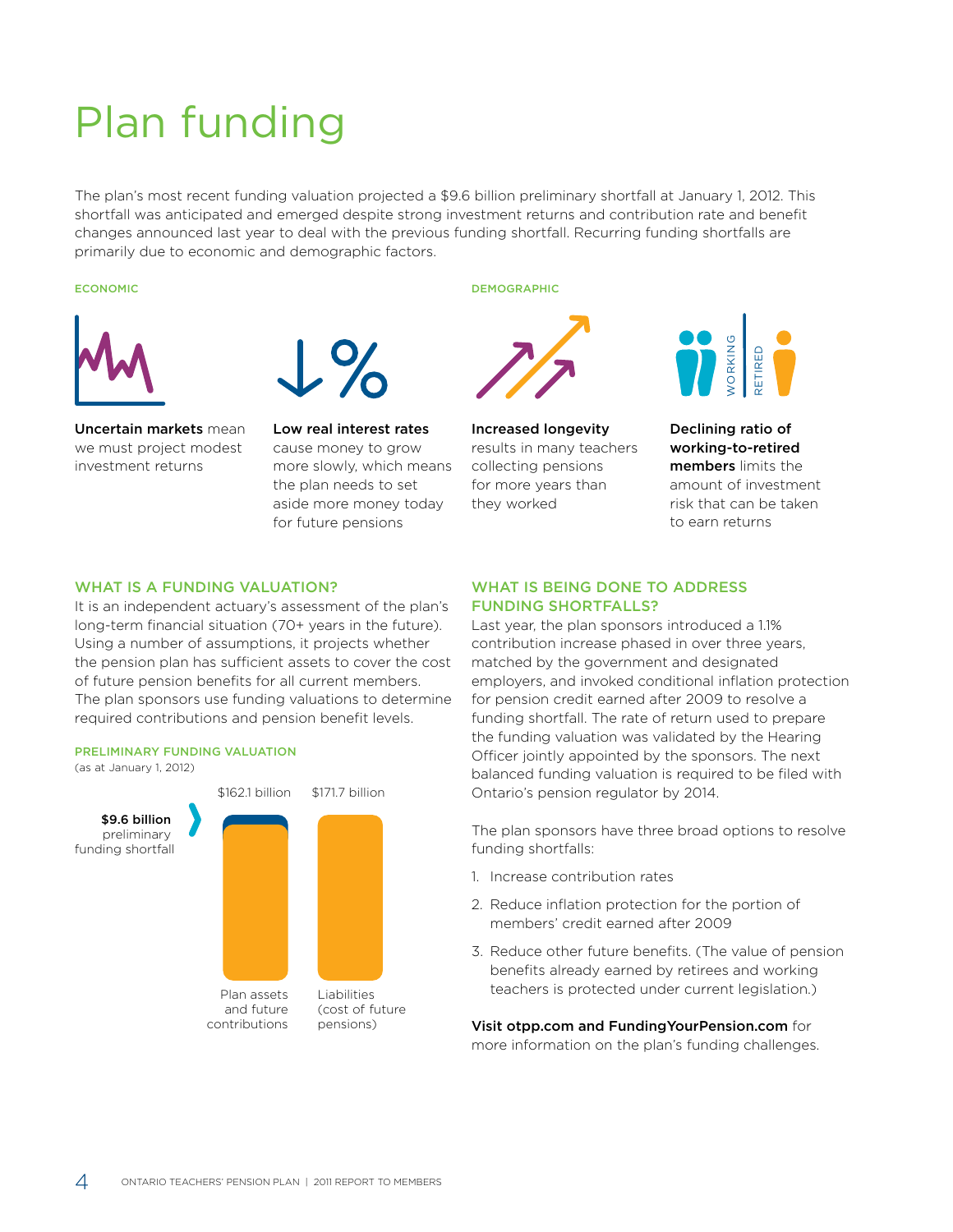## Member Services

We provide services directly to a growing number of plan members and strive to offer exceptional service at a reasonable cost. We believe members deserve timely, reliable services and pension information that is relevant to them at different stages of their careers, and we aim to improve our level of service every year.

#### Service highlights

\$4.7 billion in pension benefits paid to 120,000 retirees and their survivors

54% of members gave us a 10 out of 10 in responding to service satisfaction surveys

#### More service to more members

395,000 member interactions, such as calls, e-mails and web sessions, including 181,000 personal member requests completed

#### Balancing service and cost

Cost per member was \$143 in 2011 compared to \$146 in 2010

#### Growing use of online services

218,000 web sessions by members, most frequently for pension estimates and updates to personal information through *i*Access Web™, our secure member website

"We must balance service with costs, membership growth with web and system optimizations, and strategy with regulation."

Rosemarie McClean, MBA, CMA, ICD.D Senior Vice-President, Member Services

#### active members AND pensioners

(as at December 31) (thousands)



The number of pensioners has tripled since 1990. The plan includes 102 pensioners who are 100 years of age or older.

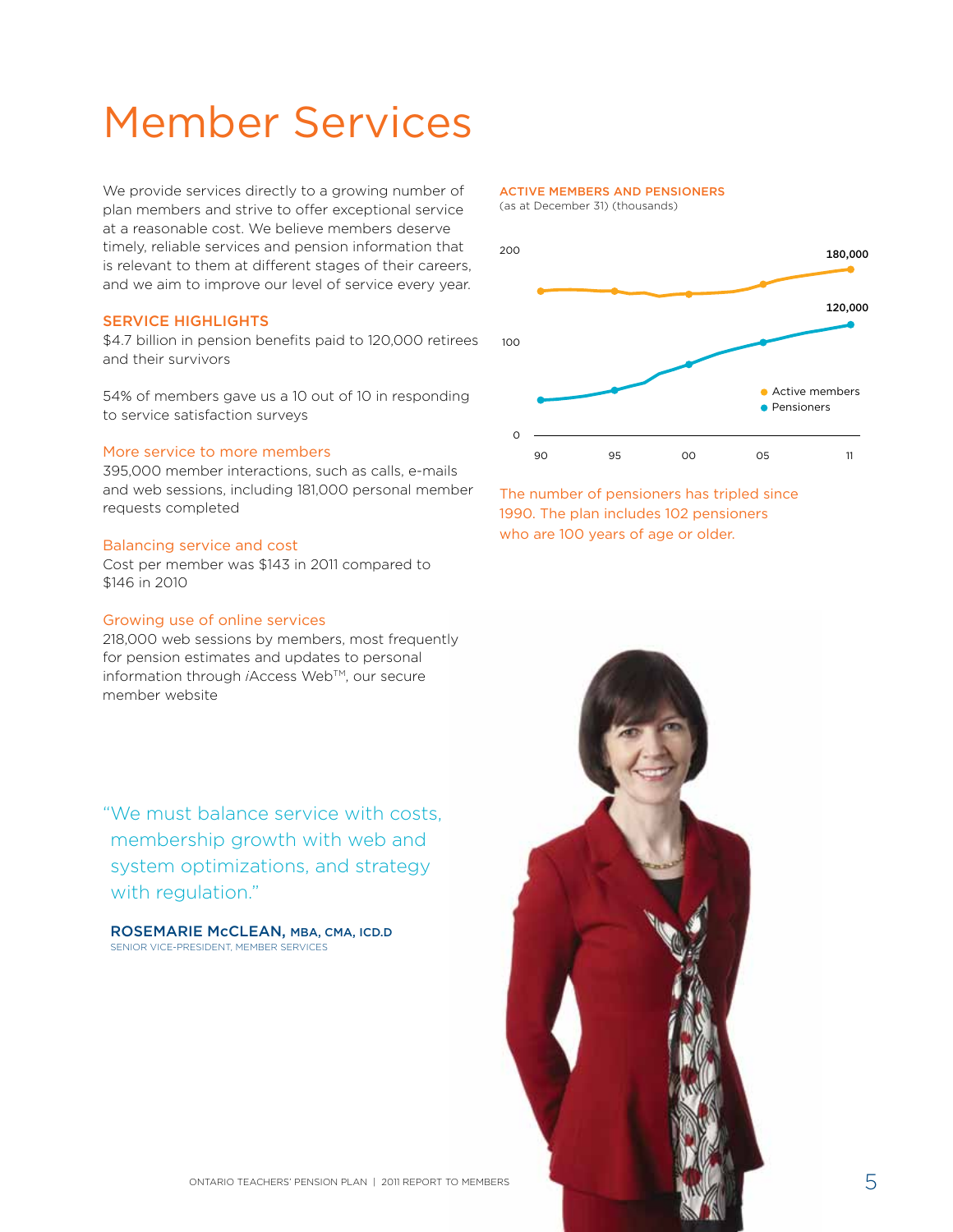## Investments

Teachers' investments are well diversified to manage risk and maximize long-term returns for the pension plan. We invest in high-quality assets with an appropriate level of risk to produce strong growth for the pension fund. Investment gains were produced mainly in fixed income, private equity, real estate and infrastructure in 2011.

#### Rates of return compared to Benchmarks

|                     |        | 2011      |  |
|---------------------|--------|-----------|--|
| (percent)           | Actual | Benchmark |  |
| <b>Equities</b>     | (0.8)  | (5.1)     |  |
| <b>Fixed income</b> | 19.9   | 19.5      |  |
| Commodities         | (2.3)  | (1.5)     |  |
| Real assets         | 13.1   | 13.3      |  |
| Real estate         | 18.2   | 21.8      |  |
| Timberland          | 0.8    | 10.2      |  |
| Infrastructure      | 7.7    | 6.1       |  |
| Total plan          | 11.2   | 9.8       |  |

Equities – Our investments in publicly listed and private companies around the world totalled \$51.7 billion at the end of 2011.

Fixed income - Bonds offer steady income and stability for the pension plan. We have steadily increased our holdings to \$55.8 billion since 2008's financial crisis.

- Real estate High-quality office and retail properties, mainly Canadian, are valued at \$15.0 billion and produce strong, predictable income.
- Infrastructure Infrastructure assets account for \$8.7 billion of the total portfolio and provide low-risk, stable returns linked to inflation growth.

#### Investment asset growth

(as at December 31) (\$ billions)



#### By actively managing our portfolio we have added \$53.0 billion to the plan's asset size since inception.

#### Responsible investing

We became a signatory to the United Nations-backed Principles for Responsible Investment initiative (PRI) in 2011. Find out more at www.otpp.com/responsibleinvesting.

"We manage investment risk and a by-product is a solid return over the long run. This is the foundation of our performance."

#### Neil Petroff, MBa

Executive Vice-President, Investments and Chief Investment Officer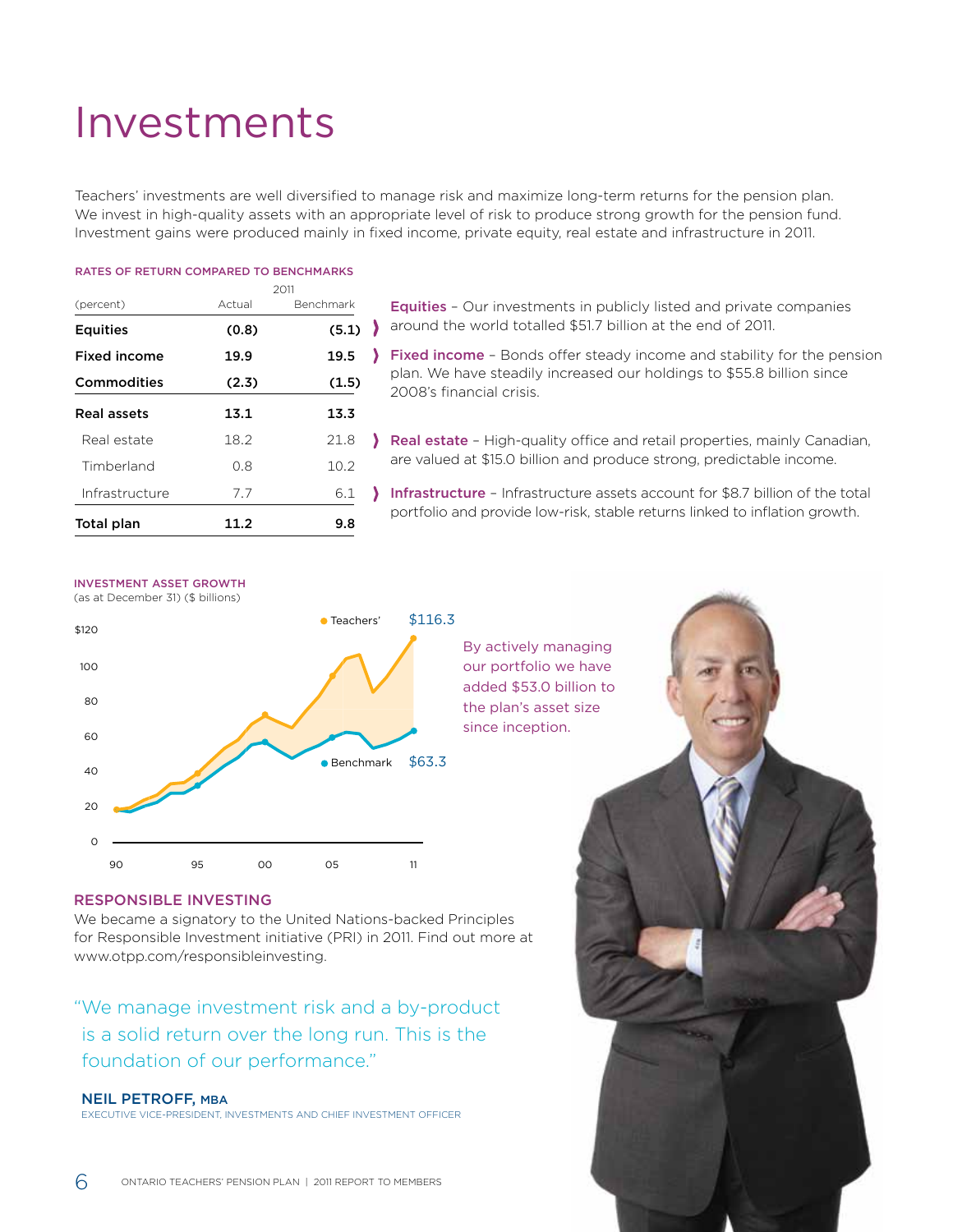## Major investments

All figures as at December 31, 2011

#### Bonds and real-return instruments

(\$ billions)

| Government of Canada bonds<br>Canadian real-return bonds and mortgages<br>International government and real-return bonds and debt<br>Canadian treasury bills<br>Canadian and international corporate bonds<br>Province of Ontario debentures and provincial bonds                                                                                                                          | 21.0<br>19.8<br>9.6<br>5.8<br>4.8<br>4.0 |
|--------------------------------------------------------------------------------------------------------------------------------------------------------------------------------------------------------------------------------------------------------------------------------------------------------------------------------------------------------------------------------------------|------------------------------------------|
| Top 10 private companies and partnerships<br>Copenhagen Airport A/S<br><b>GCT Global Container Terminals Inc.</b><br>Hancock Timber Resources Group<br>InterGen N.V.<br>Maple Leaf Sports & Entertainment Ltd.<br>Orbis SICAV Global Equity Fund<br>Providence Equity Partners Fund VI L.P.<br>Resource Management Service Inc.<br>Scotia Gas Networks PLC<br>The Brussels Airport Company |                                          |
| Top 10 real estate properties<br>(Portfolio managed by subsidiary The Cadillac Fairview Corporation Limited)                                                                                                                                                                                                                                                                               |                                          |
| Chinook Centre, Calgary<br>Le Carrefour Laval. Montreal<br>Les Promenades St. Bruno, Montreal<br>Pacific Centre, Vancouver<br>Polo Park Mall, Winnipeg<br>RBC Centre, Toronto<br>Rideau Centre, Ottawa<br>Sherway Gardens, Toronto<br>Toronto Eaton Centre, Toronto                                                                                                                        |                                          |

#### Corporate shares/units over \$100 million

Toronto-Dominion Centre, Toronto

(millions)

| Security Name                           | Shares | Fair Value |
|-----------------------------------------|--------|------------|
|                                         |        |            |
| iShares MSCI Emerging Markets Index     | 49.7   | \$1,918.4  |
| Multiplan Empreendimentos               |        |            |
| Imobiliarios S.A.                       | 52.1   | 1,103.0    |
| GNC Holdings, Inc.                      | 26.3   | 742.5      |
| Hitachi, Ltd.                           | 131.6  | 703.6      |
| Canadian Natural Resources Limited      | 15.1   | 576.9      |
| <b>Total SA</b>                         | 11.2   | 570.9      |
| Vodafone Group Plc                      | 184.8  | 544.1      |
| The McGraw-Hill Companies, Inc.         | 11.9   | 543.6      |
| <b>ACE Limited</b>                      | 6.3    | 447.7      |
| Nippon Telegraph and                    |        |            |
| Telephone Corporation                   | 8.2    | 427.3      |
| Wells Fargo & Company*                  | 15.2   | 404.3      |
| Potash Corporation of Saskatchewan Inc. | 9.6    | 402.3      |
| Royal Dutch Shell plc                   | 5.2    | 333.6      |
| Michael Kors Holdings Limited           | 13.2   | 325.7      |
| Deutsche Telekom AG                     | 27.7   | 324.2      |
| Goldcorp Inc.                           | 6.8    | 307.6      |
| Marathon Petroleum Corporation          | 8.9    | 301.2      |
| Transocean Ltd.                         | 7.5    | 291.6      |
| Continental AG                          | 4.6    | 290.0      |
| Royal Bank of Canada                    | 5.5    | 284.4      |
| <b>Barrick Gold Corporation</b>         | 6.1    | 282.1      |
| MMX Mineracao e Metalicos SA            | 147.7  | 278.9      |
| Toronto-Dominion Bank, The              | 4.2    | 274.3      |
|                                         |        |            |

|                 | Security Name                                   | Shares     | Fair Value     |
|-----------------|-------------------------------------------------|------------|----------------|
|                 | BRF-Brasil Foods S.A.                           | 13.4       | 267.9          |
|                 | Nestlé SA                                       | 4.5        | 261.9          |
| .0              | Safeway Inc.                                    | 11.9       | 256.8          |
| .8              | Intel Corporation                               | 10.3       | 253.2          |
| .6              | Akzo Nobel N.V.                                 | 5.1        | 251.9          |
| $\cdot$ 8<br>.8 | Unilever N.V.                                   | 7.2        | 251.4          |
|                 | Microsoft Corporation                           | 9.5        | 250.5          |
| 0.              | Chow Tai Fook Jewellery                         |            |                |
|                 | Company Limited                                 | 130.7      | 238.6          |
|                 | LLX Logistica S.A.                              | 124.1      | 228.3          |
|                 | <b>HSBC Holdings plc</b>                        | 28.5       | 224.2          |
|                 | Sprint Nextel Corporation                       | 91.6       | 218.2          |
|                 | Macdonald, Dettwiler and Associates Ltd.        | 4.4        | 208.5          |
|                 | GlaxoSmithKline plc                             | 8.7        | 204.0          |
|                 | Novartis AG                                     | 3.3        | 193.5          |
|                 | Apple Inc.                                      | 0.5        | 190.1          |
|                 | Rockwell Collins, Inc.                          | 3.3        | 185.1          |
|                 | Bank of Nova Scotia                             | 3.5        | 178.0          |
|                 | The Walt Disney Company                         | 4.4        | 169.2          |
|                 | Metlife, Inc.                                   | 5.2        | 165.1          |
|                 | Google Inc.                                     | 0.2        | 164.0          |
| (be             | Canadian Pacific Railway Limited                | 2.3        | 157.0          |
|                 | Pfizer Inc.                                     | 7.1        | 156.1          |
|                 | PNC Financial Services Group, Inc.*             | 3.1<br>5.1 | 153.5<br>151.2 |
|                 | Suncor Energy, Inc.                             | 1.8        |                |
|                 | <b>3M Company</b><br>Itaú Unibanco Holding S.A. | 7.8        | 148.5<br>147.9 |
|                 | DaimlerChrysler AG                              | 3.2        | 143.9          |
|                 | JPMorgan Chase & Co.*                           | 4.2        | 141.9          |
|                 | <b>Education Management Corporation</b>         | 5.0        | 141.1          |
|                 | <b>BAE Systems plc</b>                          | 31.1       | 140.4          |
|                 | Johnson & Johnson                               | 2.1        | 139.5          |
|                 | Canadian Imperial Bank of Commerce              | 1.9        | 136.8          |
|                 | Exxon Mobil Corporation                         | $1.5\,$    | 132.6          |
|                 | Wolseley plc                                    | 3.9        | 131.4          |
|                 | SunTrust Banks, Inc.*                           | 7.3        | 129.7          |
| ue              | Applied Materials, Inc.                         | 11.6       | 126.8          |
| $\overline{A}$  | Rio Tinto plc                                   | 2.5        | 122.4          |
|                 | OGX Petróleo e Gás Participações S.A.           | 16.4       | 121.7          |
| .0              | Dell Inc.                                       | 8.0        | 118.9          |
| $.5\,$          | CVS Caremark Corporation                        | 2.9        | 118.7          |
| .6              | Samsung Electronics Co., Ltd.                   | 0.1        | 117.2          |
| .9              | Chesapeake Energy Corporation                   | 5.2        | 116.9          |
| .9              | Thermo Fisher Scientific Inc.                   | 2.6        | 116.8          |
| $\cdot$ 1       | Sampo Oyj                                       | 4.6        | 116.3          |
| $6 \cdot$       | Tiffany & Co.                                   | 1.7        | 115.5          |
| .7              | Toyota Motor Corporation                        | 3.3        | 113.7          |
|                 | <b>QE National</b>                              | 31.6       | 113.0          |
| .3              | Hewlett-Packard Company                         | 4.2        | 111.3          |
| .3              | Cisco Systems, Inc.                             | 6.0        | 109.9          |
| $\cdot$ 3       | News Corporation                                | 6.0        | 109.3          |
| .6              | Woodside Petroleum Ltd.                         | 3.4        | 108.9          |
| .7              | Credit Suisse Group AG                          | 4.5        | 108.6          |
| $\cdot$ .2      | TransCanada Corporation                         | 2.4        | 108.1          |
| .6              | Illinois Tool Works Inc.                        | 2.3        | 108.1          |
| $\cdot$ .2      | PSA Peugeot Citroen                             | 6.7        | 107.3          |
| .6              | Danaher Corporation                             | 2.2        | 105.9          |
| $\cdot$ O       | Metalurgica Gerdau S.A.                         | 10.7       | 104.0          |
| .4              | Nissan Shatai Co., Ltd.                         | 10.5       | 103.5          |
| $\cdot$ 1       | Koninklijke (Royal) Philips Electronics N.V.    | 4.8        | 103.4          |
| .9              | Canon Inc.                                      | 2.2        | 101.9          |
| $\cdot$ 3       | Kroger Co., The                                 | 4.1        | 100.3          |

\*Includes fair market value of warrants and subscription receipts.